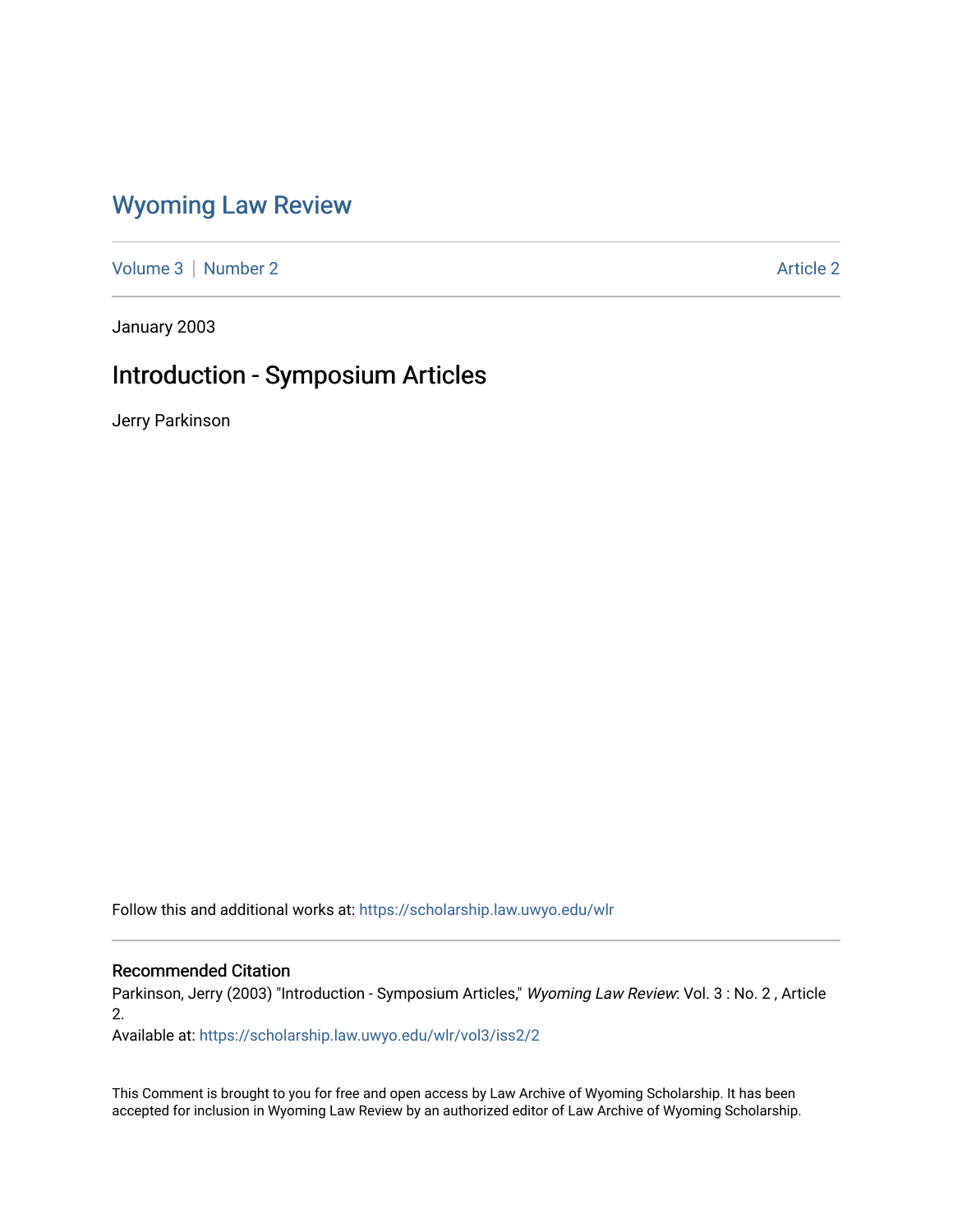## **WYOMING LAW REVIEW**

**VOLUME 3** 2003 NUMBER 2

# **INTRODUCTION - SYMPOSIUM ARTICLES**

*Jerry Parkinson\**

Two years ago we published the first issue of the *Wyoming Law Review.* Our law school has been publishing a law review since 1946, but for much of our history our publication was named the *Land & Water Law Review,* to emphasize the special importance of natural resources issues to the Rocky Mountain West. We changed the name of our law review in 2001 in part to reflect reality - while we have provided, and will continue to provide, a special focus on natural resources issues, our law review has always welcomed and published articles on topics of general interest outside the natural resources arena.

This issue of the *Wyoming Law Review* represents another important step in the evolution. This past year's editorial board determined early in their tenure to enhance the profile of the law review by developing a symposium issue of national prominence. With the spotlight on spectacular business failures and ethical lapses in business of a magnitude never before seen in our nation's history, a symposium issue and accompanying conference on the lawyer's role in business governance struck all of us as a natural fit.

Part of the editors' plan was to attract a cadre of writers who are the best in their field. They succeeded marvelously. The lead article in this issue is authored by Marc Steinberg, the Rupert and Lillian Radford Professor of Law and Senior Associate Dean for Academics at the Southern Methodist University School of Law. Professor Steinberg, once an enforcement attorney at the U.S. Securities and Exchange Commission and legal advisor to the SEC's General Counsel, is one of the preeminent authorities in the area of business ethics and securities law. He has authored over 100 law review articles and ten books, including a new book entitled "Lawyering and Ethics for the Business Attorney." Professor Steinberg's article for this is-

**<sup>.</sup>** Jerry **Parkinson is** the **Dean and a Professor of law at the** University **of Wyoming** College **of** Law.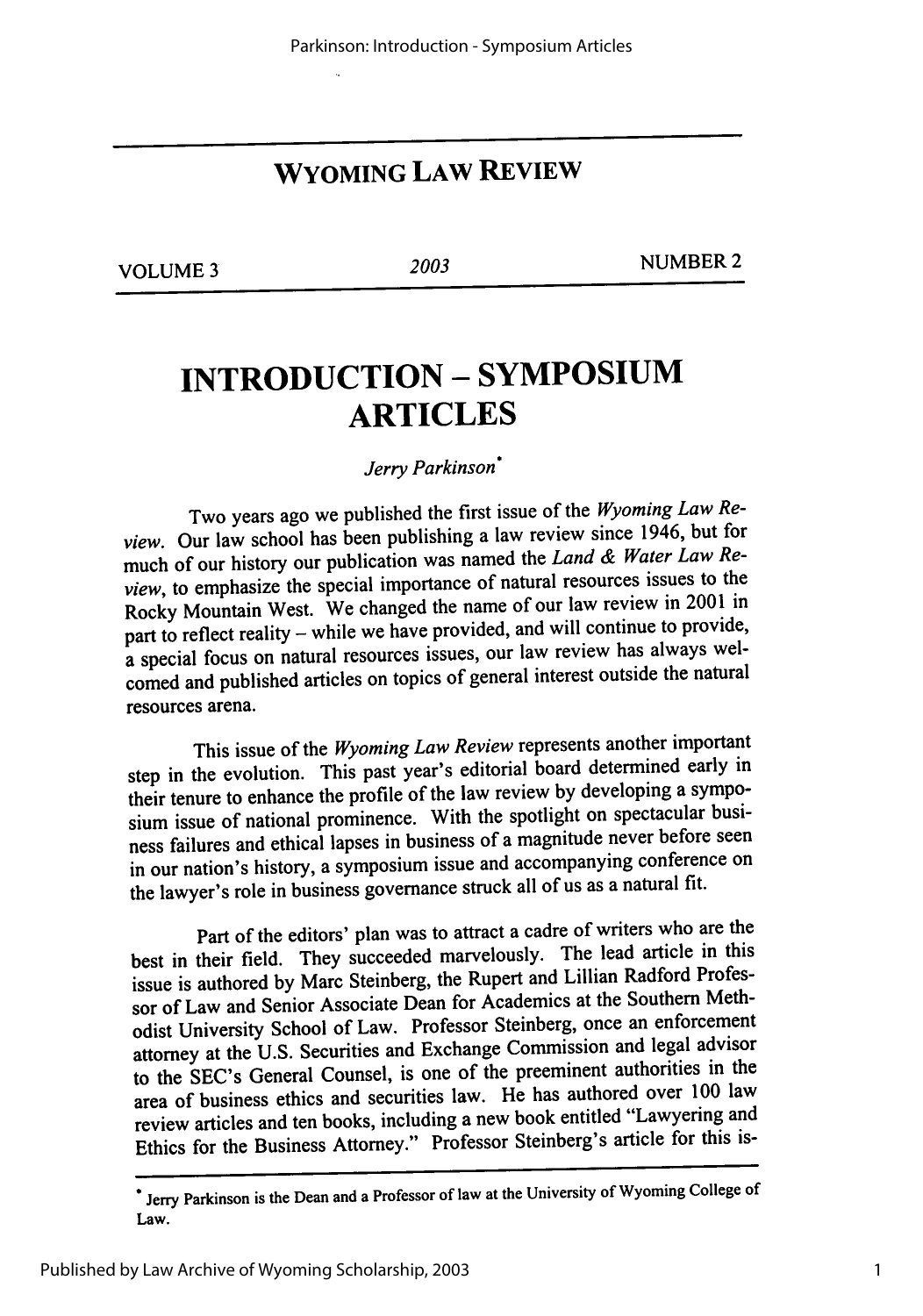368

sue of the *Wyoming Law Review* sets the stage by examining the everevolving Sarbanes-Oxley legislation and lawyer responsibilities that flow from that legislation.

Professor Marianne Jennings follows with an article providing valuable insight into the debacles that led to this legislative reform and offering a set of guiding principles to correct corporate abuses. As Professor Jennings observes, we can legislate all we want, but we are unlikely to see fundamental change unless we focus on core values and a sense of morality in corporate governance. Like Professor Steinberg, Professor Jennings is a promi- nent author and commentator on matters of business ethics. A lawyer, she is a professor of legal and ethical studies in the College of Business at Arizona State University. She has authored more than 130 articles in academic, pro-<br>fessional, and trade journals, and she currently has six textbooks and monographs in circulation, including the fourth edition of her textbook, "Case Studies in Business Ethics," which was published in June 2002. Professor Jennings writes a syndicated column for such publications as the *Wall Street Journal, New York Times,* and *Washington Post,* is a regular commentator on radio and television, and has conducted more than 200 workshops and seminars on ethics around the country.

Our third author is Professor Irma Russell of the University of Memphis School of Law. Much of Professor Russell's career, both in law practice and in law teaching, has been devoted to ethical issues in the environmental arena. She has represented government agencies, lenders, and other clients on a wide variety of environmental issues, and she has served as Chair of the Ethics Committee of the American Bar Association's Environmental Section. A prolific author herself, Professor Russell's new book entitled "Issues of Legal Ethics in the Practice of Environmental Law" will be available soon from ABA Publications. In her article for this issue of the *Wyoming Law Review,* Professor Russell focuses on the ethical role of the lawyer in business governance.

We are also pleased to showcase the contributions of two of our own faculty members from the University of Wyoming College of Law. Professor Harvey Gelb, a nationally recognized expert in his own right in the area of securities and corporate law, addresses the impact of the Sarbanes-Oxley legislation on closely-held corporations. Finally, Wyoming's own ethics expert, Professor John Burman, examines the Wyoming Rules of Professional Conduct and offers valuable, practical guidance for attorneys who must be particularly vigilant in this new era when they advise and assist their corporate clients.

The College of Law was privileged to host all of these authors at a live symposium in Laramie in April 2003. Not only were the speakers engaging and thought-provoking, they proved to be warm and gracious people as well. We are much richer for the opportunity to get to know them as in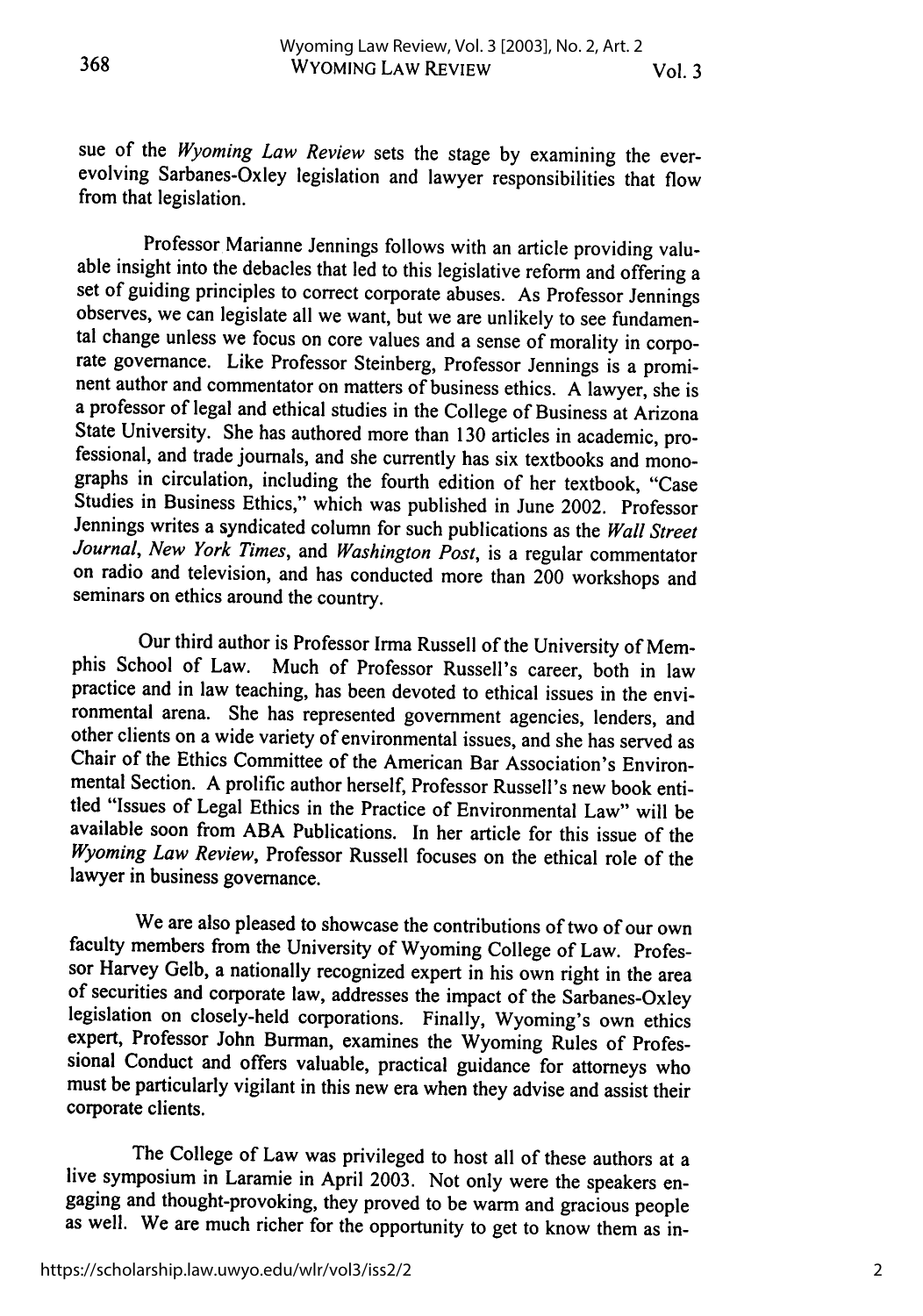dividuals. It was also our privilege to recognize Professor Steinberg as our 2003 Winston S. Howard Distinguished Lecturer. We regret that Winston was unable to be with us for the symposium, but I know he would have been proud.

My hat is off to Sam Cantrell, Sean Thueson, and the rest of the board of editors of the *Wyoming Law Review* for their vision, hard work, and dedication to the highest standards of quality for the law review. I am confident that you will find this issue to be among the finest that our law school has ever produced. Enjoy the articles.